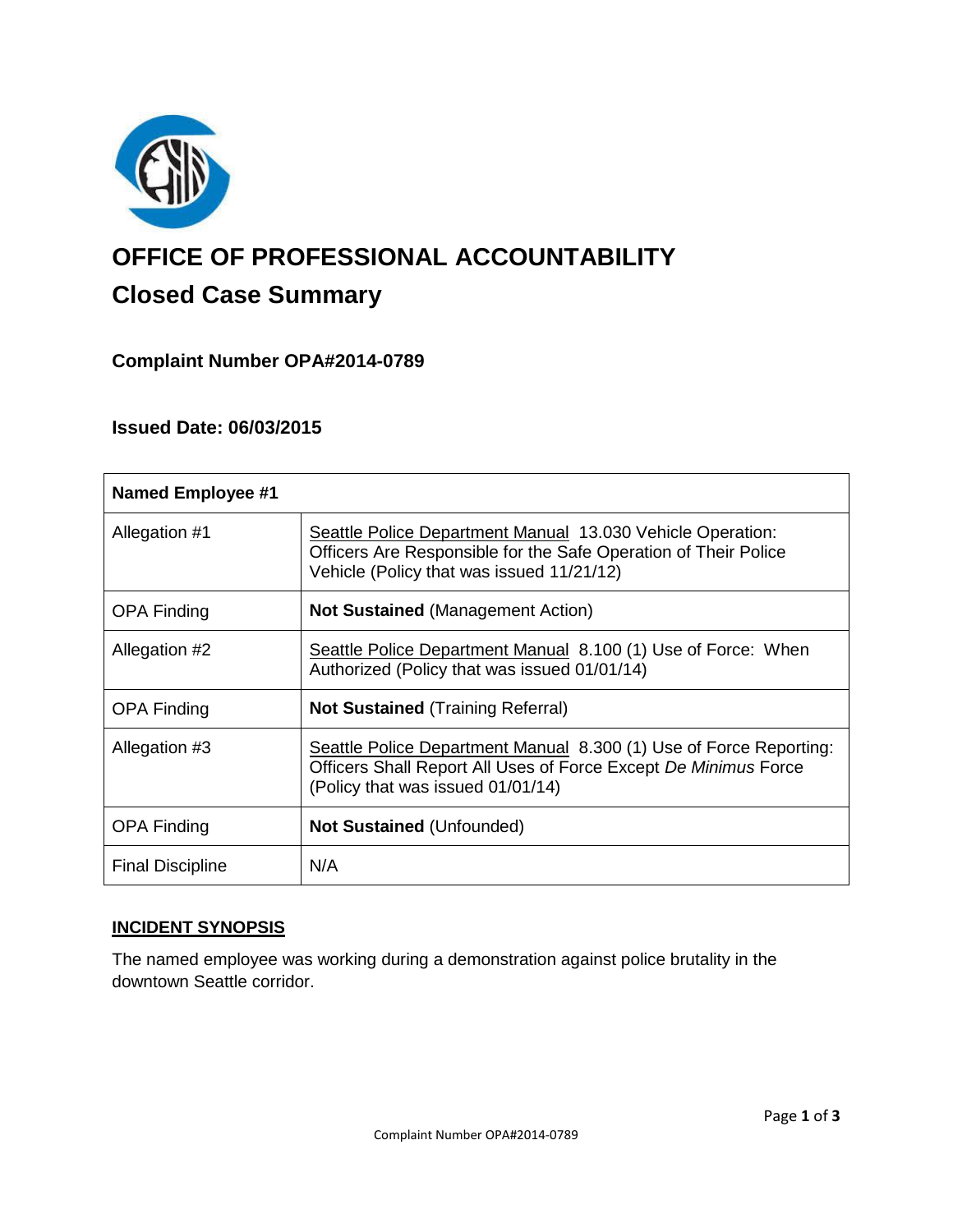## **COMPLAINT**

The complainant alleged the named employee, working on a bicycle, quickly rode past her and bumped her leg with the bicycle pedal, causing an abrasion. It is further alleged that the named employee swung her fist at a different person, but did not make contact with that other demonstrator who had spit at the named employee.

## **INVESTIGATION**

The OPA investigation included the following actions:

- 1. Review of the complaint email
- 2. Interview of the complainant
- 3. Search for and review of all relevant records and other evidence
- 4. Interviews of SPD employees

## **ANALYSIS AND CONCLUSION**

The evidence showed that any contact between the named employee's bicycle and the complainant's leg was unintentional and not a reportable use of force. The named employee reported the use of force (punch) and it was reviewed by the SPD Force Review Board (FRB). The FRB found the punch to be within policy, but inconsistent with trained tactics. OPA concurs with the FRB finding as to policy and supports their recommendation that the named employee receive added training in how to respond to such a situation.

#### **FINDINGS**

#### **Named Employee #1**

#### Allegation #1

Given the extent to which bicycles are being deployed by SPD in both daily and special event operations, it is time to have written policy and/or procedures regarding their operation and use. The absence of written guidelines was made clear in this complaint when OPA struggled to find a standard to use when listing the allegation that the named employee injured the complainant as a result of unsafe bicycle operation. Therefore a finding of **Not Sustained** (Management Action) was issued for *Vehicle Operation: Officers Are Responsible for the Safe Operation of Their Police Vehicle*.

#### Allegation #2

The evidence showed that the named employee was within policy regarding the use of force, but inconsistent with trained tactics. Therefore a finding of **Not Sustained** (Training Referral) was issued for *Use of Force: When Authorized*. A Training Referral will allow a supervisor to ensure that the named employee receives additional training.